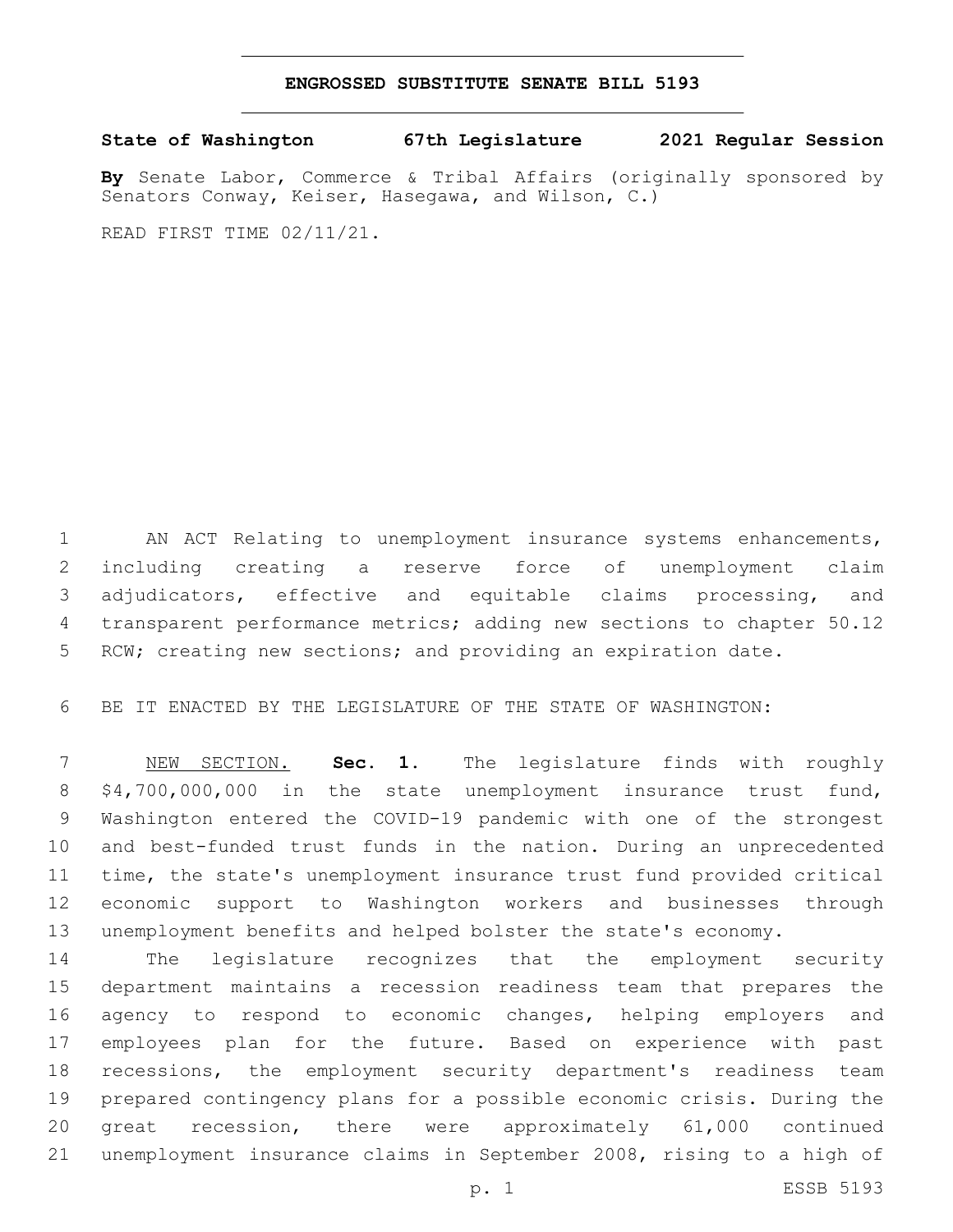approximately 173,000 claims in January of 2010, a period of 16 months. During the first three months of COVID-19, unemployment insurance claims were more than double those filed during the great recession, a time period that was seven times longer. From February 2020 to April 2020, unemployment insurance claims went from approximately 62,000 to approximately 447,000 claims. The sudden magnitude of claimants overwhelmed the system; contributing to Washingtonians waiting months for their earned benefits and facing 9 deep economic insecurity.

 The legislature finds that, despite conscientious economic emergency planning by the employment security department, claims processing issues are central problems encumbering the employment security department's ability to timely meet a suddenly increased demand for benefits. Immediate additional measures to facilitate 15 rapid and equitable provision of unemployment benefits now, and enhanced preparation to do so in future economic downturns or 17 emergencies, are critically important.

 The legislature further finds that a federal retroactive funding model that looks back instead of preparing for potential economic shocks ahead was a major contributing factor to the challenges faced by all states during the COVID-19 pandemic in quickly paying benefits to unemployed workers. Our employment security department cannot quickly scale up for increased workloads and new programs if its administrative funding is based on funding that looks backward 25 instead of forward.

 Amid an unprecedented need for benefits and stresses on our unemployment insurance program, the legislature intends to create a pool of qualified unemployment insurance claim adjudicators, reduce claimants' need for assistance, assure transparency of claims processing performance measures, and make other system enhancements. Together, these systems enhancements will ensure quicker claim resolution and benefit payment; thus providing critical economic 33 support during future unemployment crises.

 NEW SECTION. **Sec. 2.** A new section is added to chapter 50.12 35 RCW to read as follows:

 (1) The employment security department must create a training program to prepare a reserve force of skilled unemployment insurance claim adjudicators who can be available quickly when claims volume demands.39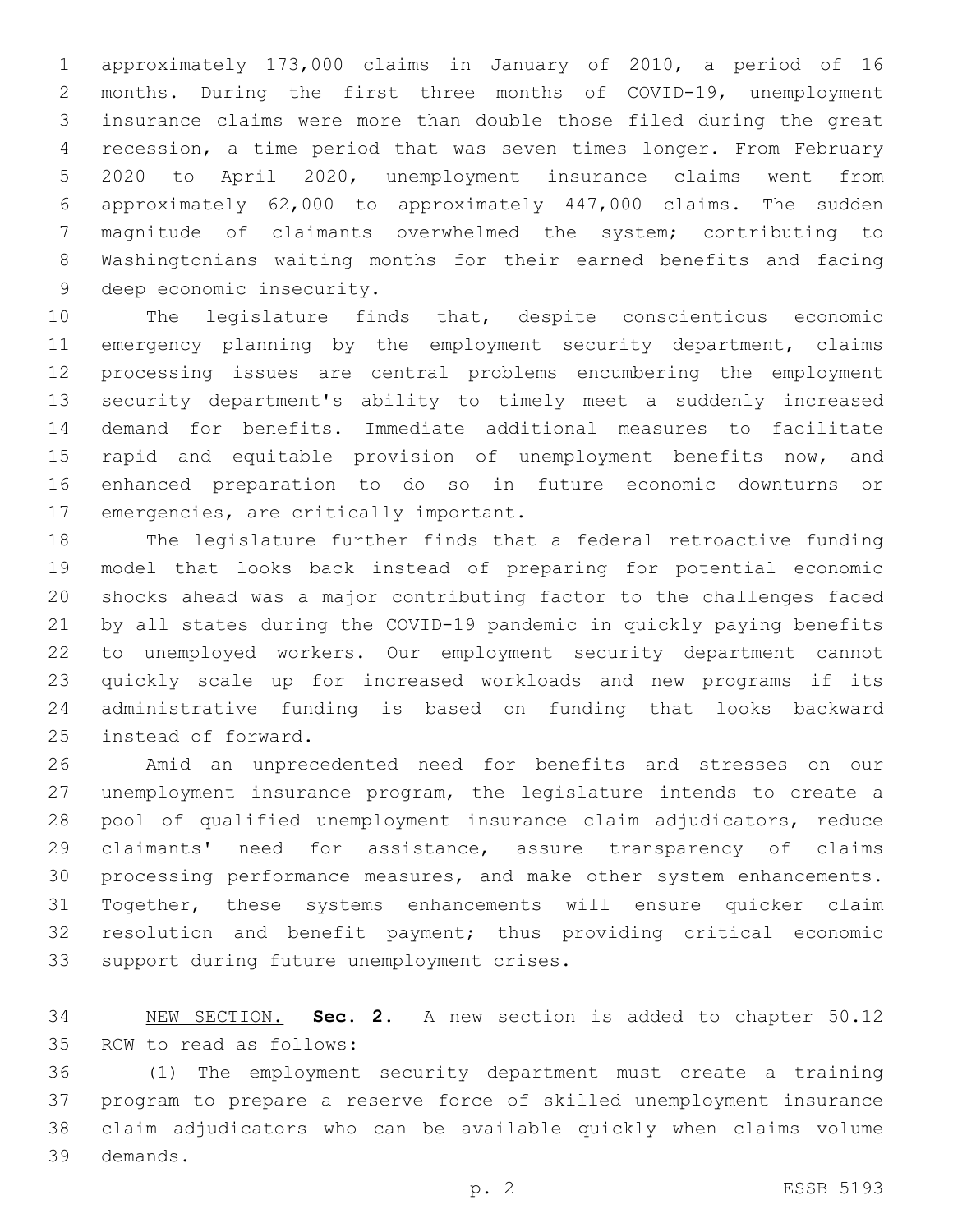- 
- 1 (2) The program must:

 (a) Be open to both state and other public employees and private citizens;3

 (b) Be of sufficient quality that persons completing the training and any required continuing education would be ready to work as an unemployment insurance claim adjudicator within one week of commencing employment with the employment security department; and

 (c) Provide a certification of completion to participants who 9 complete the program.

 (3) The office of financial management must collaborate with the employment security department to assist the department in identifying agencies with current state employees who meet the minimum qualifications for unemployment insurance claims' adjudicator. Employees at other agencies, who meet the minimum qualifications of the unemployment insurance claims' adjudicator classification, may, upon approval of their agency, attend required training provided by the department. In designated times of high unemployment claims, current state employees who have completed required training and who are otherwise qualified may be selected to assist the department in processing unemployment insurance claims or related activities. The office of financial management may adopt rules or issue guidance to assist in the implementation of this 23 provision.

 (4) By October 1, 2021, and each year thereafter, the employment security department must provide a report to the house of representatives committee on labor and workplace standards and the senate committee on labor, commerce, and tribal affairs, or successor committees, on the number of persons with current certifications under subsection (2)(c) of this section, the number of people employed by the department and over what period of time, and the 31 adjudicator training and hiring costs.

 NEW SECTION. **Sec. 3.** A new section is added to chapter 50.12 33 RCW to read as follows:

 (1) The department must designate department employees to assure that letters, alerts, and notices produced manually or by the department's unemployment insurance technology system are written in plainly understood language and tested on claimants before they are approved for use. Criteria for approval must include comprehensibility, clarity, and readability. If the messaging of any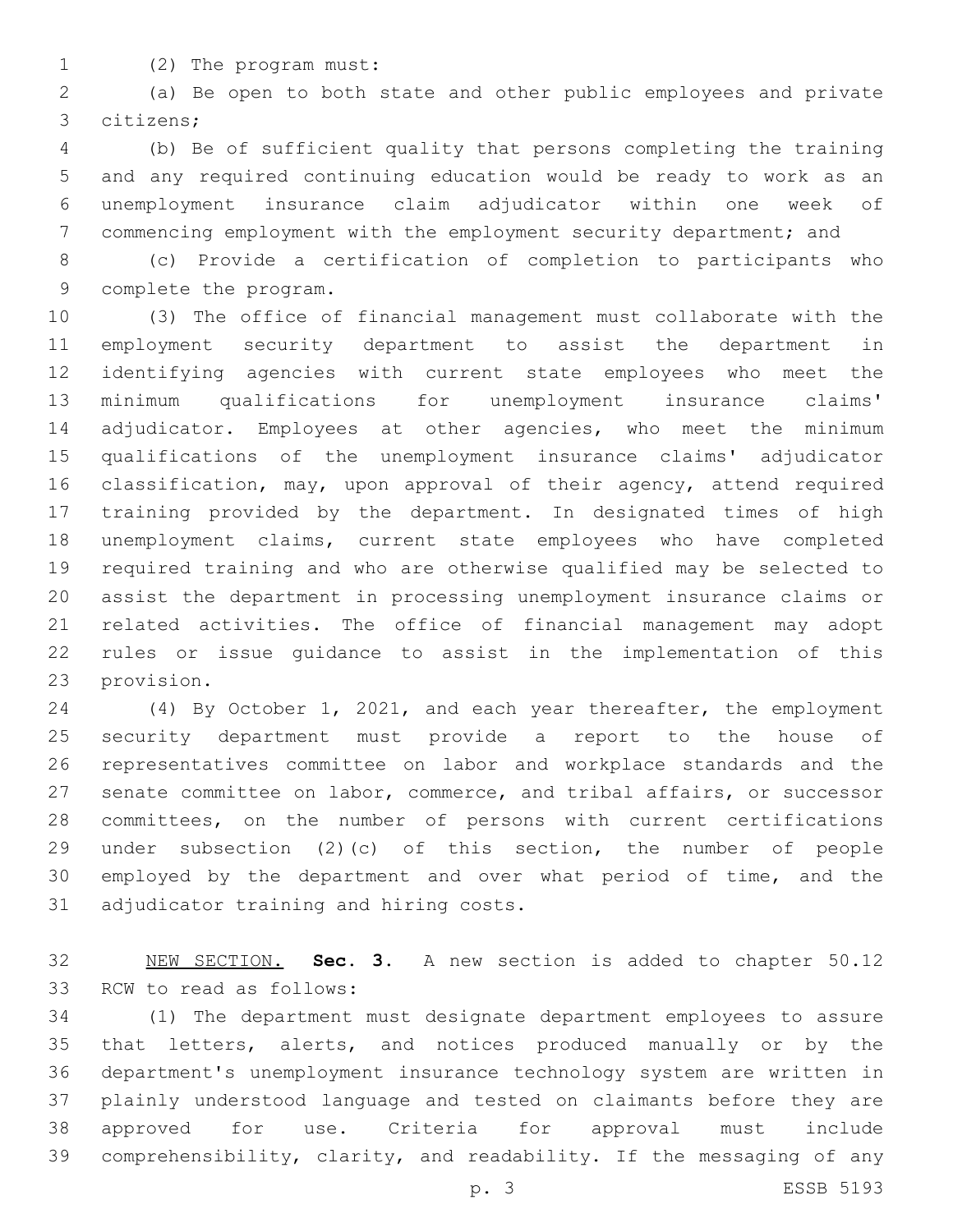letter, alert, or notice falls short of those criteria, manual methods of producing a comprehensible version shall be considered while the department waits for their unemployment insurance technology system to incorporate required modifications.

 (2) Determinations and redeterminations must clearly convey applicable statute numbers, a brief explanation of pertinent law, outline of relevant facts, reasoning, decision, and result.

 (3) The department will work with an unemployment insurance advisory committee comprised of business and worker advocates to 10 explore:

 (a) Establishing thresholds that will trigger automatic adjustments in department staffing assignments and phone agent 13 staffing levels;

 (b) Establishing a pilot to provide a caseworker approach to the claims of a group of claimants with that casework carrying over to 16 reemployment services;

 (c) Increasing language access, including by providing translation of notices sent to claimants as part of their 19 unemployment insurance claims; and

 (d) Frequency of the initial and continuing training to meet the 21 needs of section 2 of this act.

 (4) Dedicated toll-free phone lines must be established for claimants who lack computer skills or access to computers, claimants with disabilities, and claimants with limited English proficiency.

 NEW SECTION. **Sec. 4.** A new section is added to chapter 50.12 26 RCW to read as follows:

 When the average rate of total unemployment in the state, seasonally adjusted, as determined by the United States secretary of labor, for the period consisting of the most recent three months for which data for all states are published before the close of the week equals or exceeds five percent, the department must:

32 (1) Maintain an online data dashboard.

 (2) Provide quarterly reports with performance metrics that include:34

35 (a) Updates of unemployment rates;

 (b) Total numbers of claims paid, amount compensated, claims denied, claims pending in adjudication, claims on which payment has been halted for review, pending appeals, appeals redetermined by the

p. 4 ESSB 5193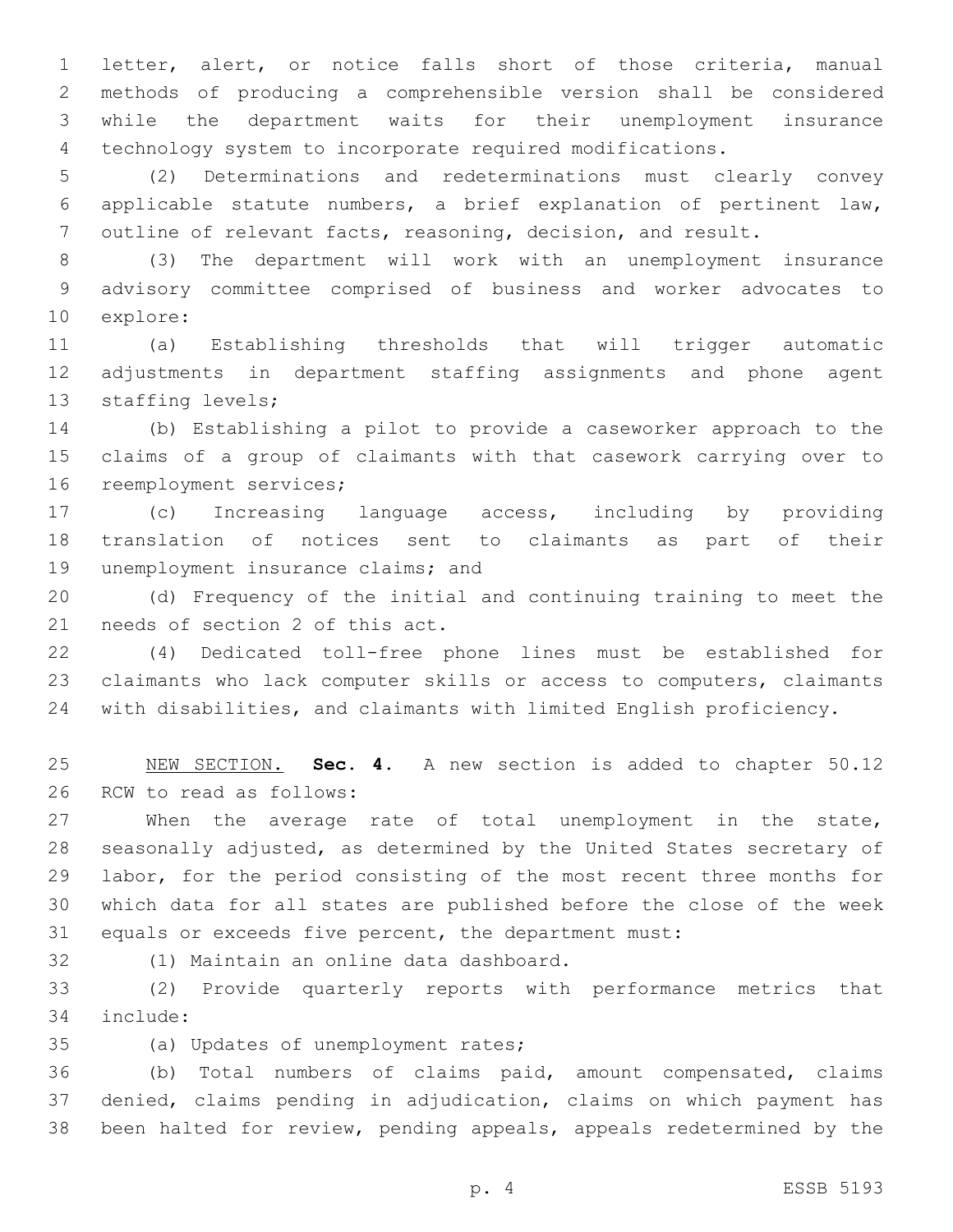1 department, and appeals sent to the office of administrative 2 hearings;

3 (c) Claims center phone statistics including call volume, hold 4 times, abandoned calls, repeat calls, and all-circuits-busy messages 5 for both claimants and employers;

6 (d) Ratio of staff phone agents to employers and ratio of staff 7 phone agents to claimants;

8 (e) Number and dollar total of overpayments imposed and 9 overpayment waiver approval rate; and

10 (f) The percentage of unemployed persons in the state receiving 11 benefits (recipiency rate).

12 NEW SECTION. **Sec. 5.** (1) The unemployment insurance legislative 13 work group is established. The work group consists of the following 14 members:

15 (a) Two members from each of the two largest caucuses of the 16 senate appointed by the president of the senate; and

17 (b) Two members from each of the two largest caucuses of the 18 house of representatives appointed by the speaker of the house of 19 representatives.

(2) The employment security department must:20

21 (a) Meet with the unemployment insurance legislative work group 22 at least quarterly to:

23 (i) Inform the members of the progress in implementing this act; 24 and

25 (ii) Report on any new federal programs or funds received by the 26 department for unemployment compensation and administration and the 27 use of such funds; and

28 (b) Provide information and research unemployment issues as 29 requested by members of the work group.

 (3) The work group must choose a chair or cochairs from among its legislative membership. The chair is, or cochairs are, responsible for convening the meetings of the work group no less than quarterly 33 each year. The work group must, at least:

34 (a) Review the department's software and technology issues, 35 including issues causing claim delays, inaccurate automated 36 notifications;

37 (b) Review the department's protocols and process for protecting 38 sensitive data;